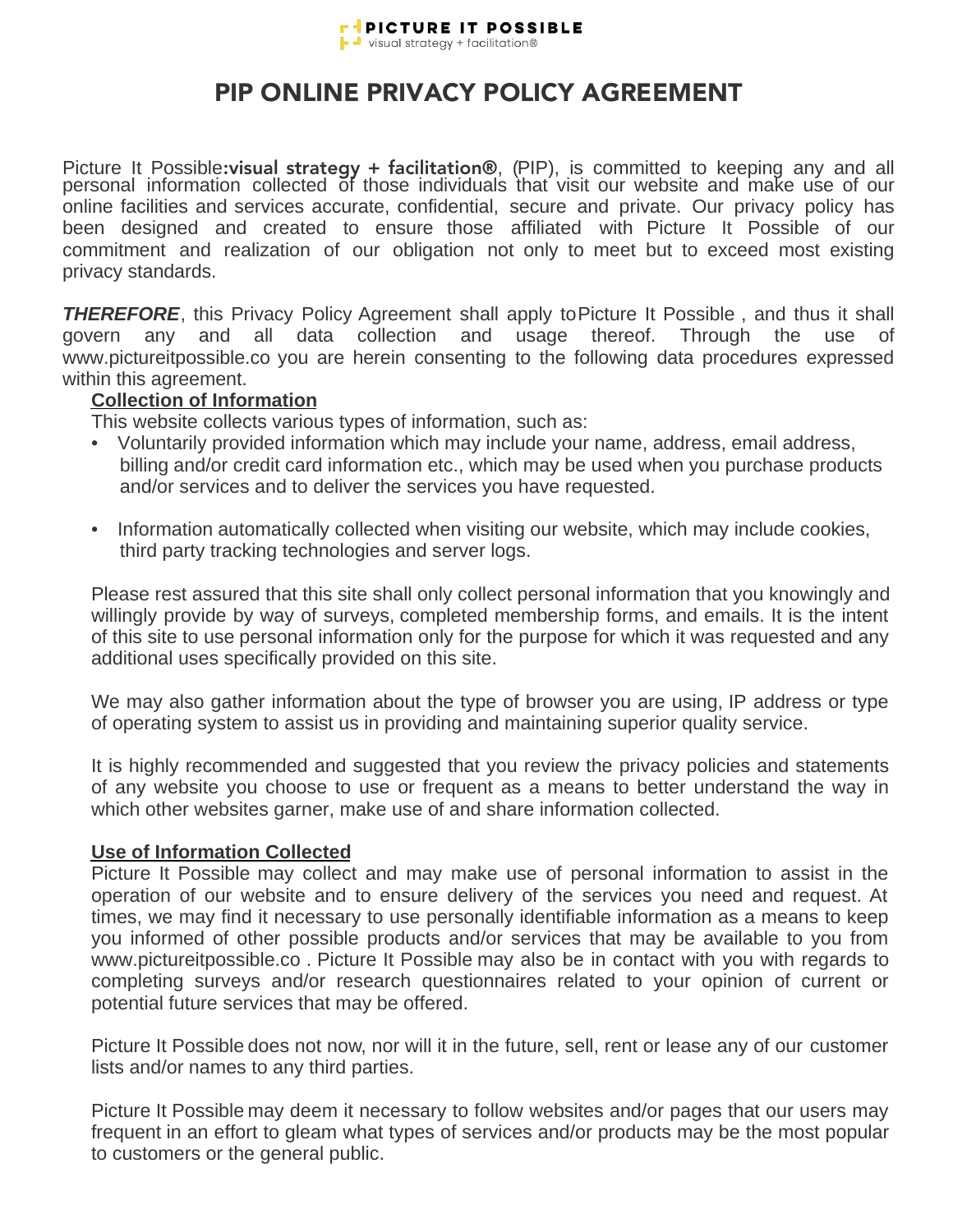Picture It Possible may disclose your personal information, without prior notice to you, only if required to do so in accordance with applicable laws and/or in a good faith belief that such action is deemed necessary or is required in an effort to:

- Remain in conformance with any decrees, laws and/or statutes or in an effort to comply with any process which may be served upon Picture It Possible and/or our website;
- Maintain, safeguard and/or preserve all the rights and/or property of Picture It Possible; and
- Perform under demanding conditions in an effort to safeguard the personal safety of users of www.pictureitpossible.co and/or the general public.

### **Children Under Age of 13**

Picture It Possible does not knowingly collect personal identifiable information from children under the age of thirteen (13) without verifiable parental consent. If it is determined that such information has been inadvertently collected on anyone under the age of thirteen (13), we shall immediately take the necessary steps to ensure that such information is deleted from our system's database. Anyone under the age of thirteen (13) must seek and obtain parent or guardian permission to use this website.

## **Unsubscribe or Opt-Out**

All users and/or visitors to our website have the option to discontinue receiving communication from us and/or reserve the right to discontinue receiving communications by way of email or newsletters. To discontinue or unsubscribe to our website please send an email that you wish to unsubscribe to Belinda@pictureitpossible.co. If you wish to unsubscribe or opt-out from any third party websites, you must go to that specific website to unsubscribe and/or opt-out.

### **Links to Other Web Sites**

Our website does contain links to affiliate and other websites. Picture It Possible does not claim nor accept responsibility for any privacy policies, practices and/or procedures of other such websites. Therefore, we encourage all users and visitors to be aware when they leave our website and to read the privacy statements of each and every website that collects personally identifiable information. The aforementioned Privacy Policy Agreement applies only and solely to the information collected by our website.

### **Security**

Picture It Possible shall endeavor and shall take every precaution to maintain adequate physical, procedural and technical security with respect to our offices and information storage facilities so as to prevent any loss, misuse, unauthorized access, disclosure or modification of the user's personal information under our control.

T h e company also uses Secure Socket Layer (SSL) for authentication and private communications in an effort to build users' trust and confidence in the internet and website use by providing simple and secure access and communication of credit card and personal information.